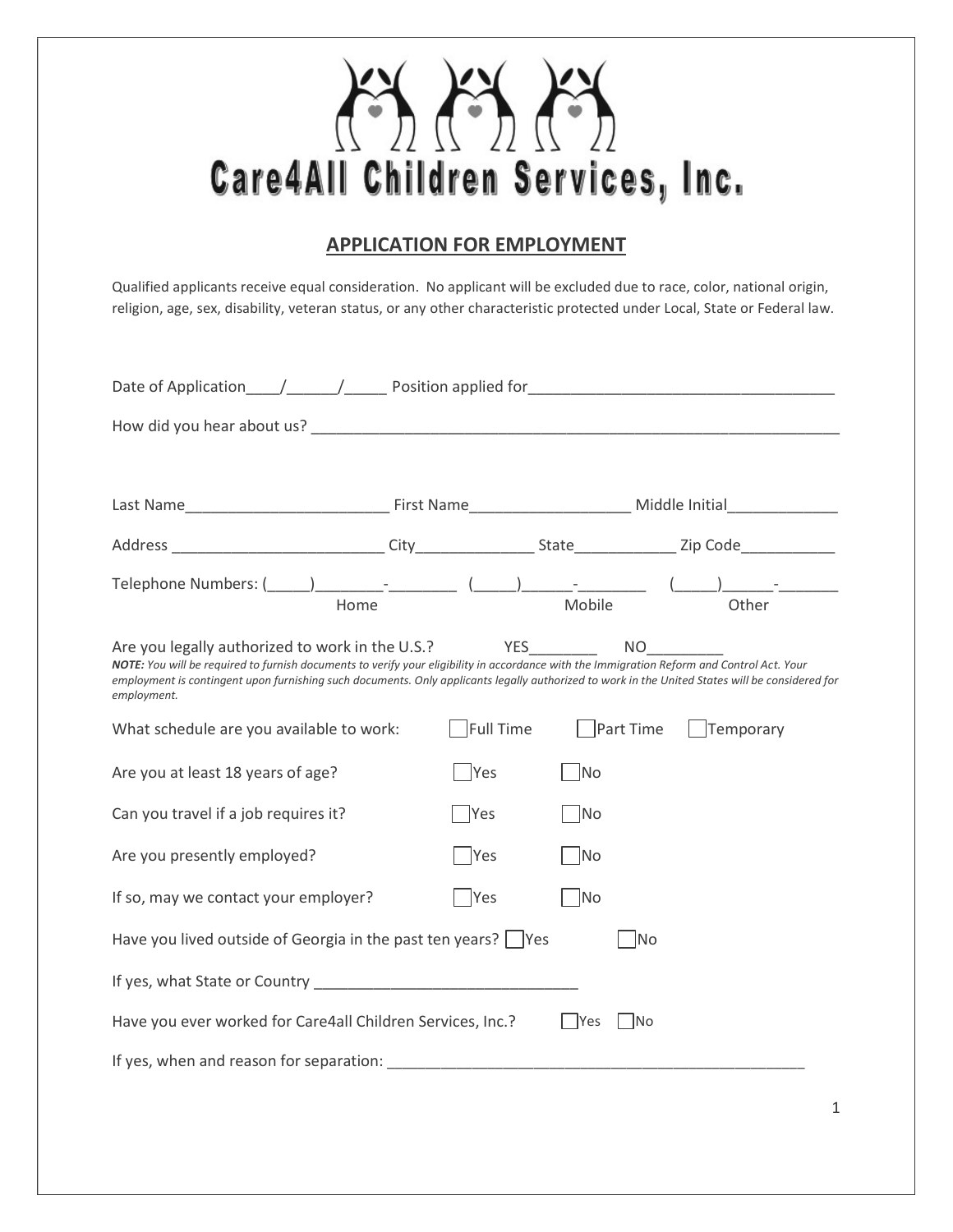| Have you ever been convicted of a crime other than a minor traffic violation or are there any pending<br>charges against you? $\Box$ Yes | $\vert$ No                                                                                                       |                       |                     |  |
|------------------------------------------------------------------------------------------------------------------------------------------|------------------------------------------------------------------------------------------------------------------|-----------------------|---------------------|--|
|                                                                                                                                          | (A conviction does not automatically bar you from employment)                                                    |                       |                     |  |
| page if needed.                                                                                                                          | If yes, please provide a detailed explanation including dates, charges, places, court/s, etc. Use a separate     |                       |                     |  |
|                                                                                                                                          |                                                                                                                  |                       |                     |  |
|                                                                                                                                          |                                                                                                                  |                       |                     |  |
|                                                                                                                                          |                                                                                                                  |                       |                     |  |
| If hired, when will you be available for work?                                                                                           |                                                                                                                  |                       |                     |  |
|                                                                                                                                          |                                                                                                                  |                       |                     |  |
| What are your salary expectations?                                                                                                       |                                                                                                                  |                       |                     |  |
|                                                                                                                                          | Hourly Applicants \$________________________ per hour                                                            |                       |                     |  |
|                                                                                                                                          | Salaried Applicants \$____________________________ per year                                                      |                       |                     |  |
|                                                                                                                                          |                                                                                                                  |                       |                     |  |
| <b>EMPLOYMENT HISTORY</b>                                                                                                                |                                                                                                                  |                       |                     |  |
| necessary.                                                                                                                               | Please list your complete employment history. List present or most recent employer first. Use additional page if |                       |                     |  |
| Employer:                                                                                                                                |                                                                                                                  |                       |                     |  |
|                                                                                                                                          |                                                                                                                  |                       |                     |  |
| Address:                                                                                                                                 | City                                                                                                             | State                 | Zip Code            |  |
| Phone:                                                                                                                                   | Supervisor:                                                                                                      |                       |                     |  |
|                                                                                                                                          |                                                                                                                  |                       |                     |  |
| Employed: (Mo/Yr)                                                                                                                        | Type of work performed                                                                                           | Present / Last Salary | Reasons for Leaving |  |
|                                                                                                                                          |                                                                                                                  |                       |                     |  |
| From:<br>To:                                                                                                                             |                                                                                                                  |                       |                     |  |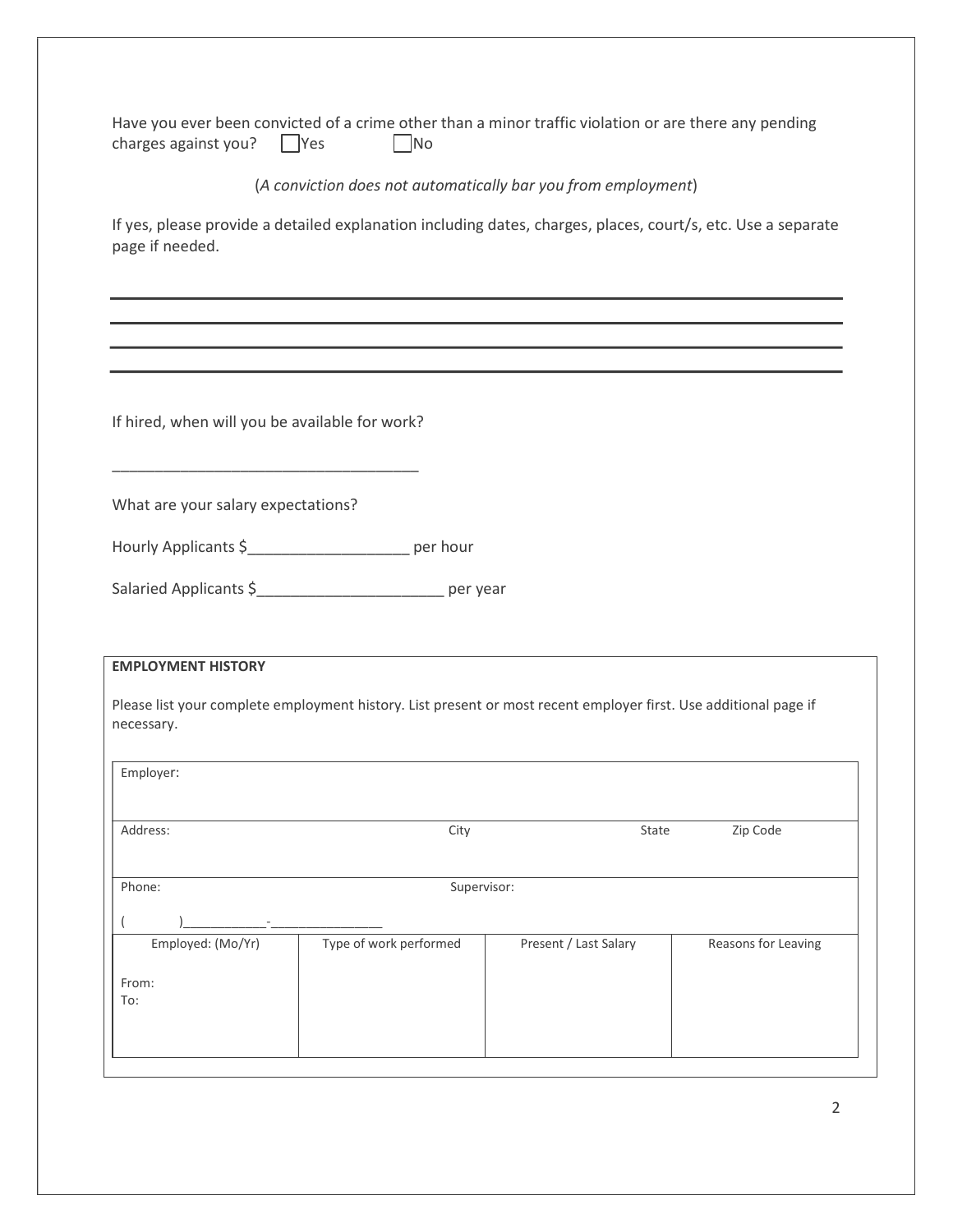| Employer:         |                               |                       |       |                     |
|-------------------|-------------------------------|-----------------------|-------|---------------------|
| Address:          | City                          |                       | State | Zip Code            |
| Phone:            |                               | Supervisor:           |       |                     |
|                   | the control of the control of |                       |       |                     |
| Employed: (Mo/Yr) | Type of work performed        | Present / Last Salary |       | Reasons for Leaving |
| From:             |                               |                       |       |                     |
| To:               |                               |                       |       |                     |
| Employer:         | City                          |                       | State | Zip Code            |
| Address:          |                               |                       |       |                     |
| Phone:            | Supervisor:                   |                       |       |                     |
| $\sim$<br>-       |                               |                       |       |                     |
| Employed: (Mo/Yr) | Type of work performed        | Present / Last Salary |       | Reasons for Leaving |
| From:             |                               |                       |       |                     |
|                   |                               |                       |       |                     |

| Employer:                |                        |                       |                     |  |
|--------------------------|------------------------|-----------------------|---------------------|--|
| Address:                 | City                   |                       | Zip Code<br>State   |  |
| Phone:                   |                        | Supervisor:           |                     |  |
| $\overline{\phantom{a}}$ |                        |                       |                     |  |
| Employed: (Mo/Yr)        | Type of work performed | Present / Last Salary | Reasons for Leaving |  |
| From:<br>To:             |                        |                       |                     |  |

| Employer:                |                        |                       |                     |
|--------------------------|------------------------|-----------------------|---------------------|
| Address:                 | City                   | State                 | Zip Code            |
| Phone:                   |                        | Supervisor:           |                     |
| $\overline{\phantom{a}}$ |                        |                       |                     |
| Employed: (Mo/Yr)        | Type of work performed | Present / Last Salary | Reasons for Leaving |
|                          |                        |                       |                     |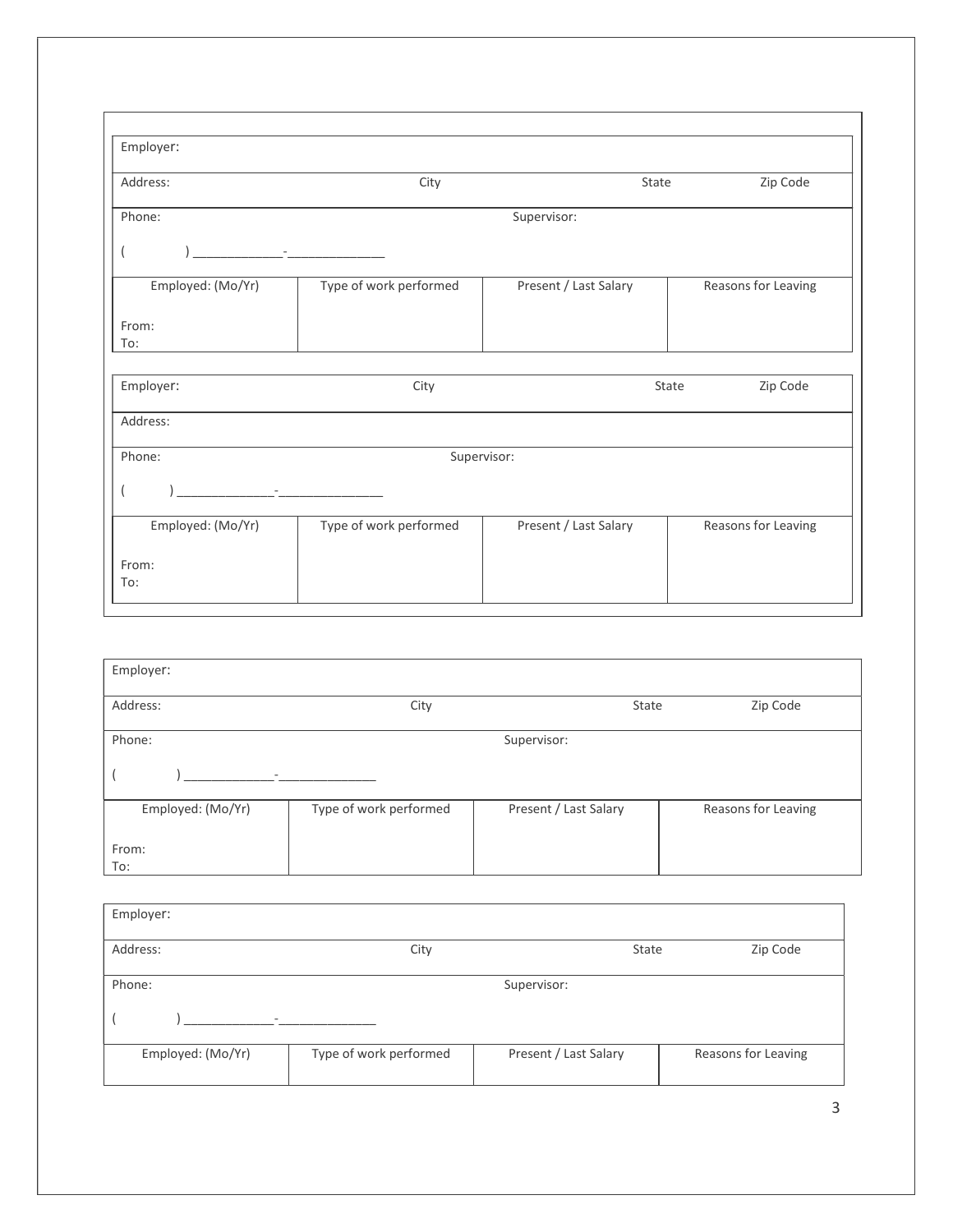| Employer:         | Address                |                       |                     |
|-------------------|------------------------|-----------------------|---------------------|
| From:<br>To:      | City                   | State                 | Zip Code            |
| Phone:<br>۰       |                        | Supervisor:           |                     |
| Employed: (Mo/Yr) | Type of work performed | Present / Last Salary | Reasons for Leaving |
| From:<br>To:      |                        |                       |                     |

| Address:          | City                   | State                 | Zip Code            |
|-------------------|------------------------|-----------------------|---------------------|
|                   |                        |                       |                     |
| Phone:            |                        | Supervisor:           |                     |
| $\sim$            |                        |                       |                     |
|                   |                        |                       |                     |
|                   |                        |                       |                     |
| Employed: (Mo/Yr) | Type of work performed | Present / Last Salary | Reasons for Leaving |
| From:             |                        |                       |                     |

| Employer:                |                        |                       |       |                     |
|--------------------------|------------------------|-----------------------|-------|---------------------|
| Address:                 | City                   |                       | State | Zip Code            |
| Phone:                   |                        | Supervisor:           |       |                     |
| $\overline{\phantom{a}}$ |                        |                       |       |                     |
| Employed: (Mo/Yr)        | Type of work performed | Present / Last Salary |       | Reasons for Leaving |
| From:                    |                        |                       |       |                     |
| To:                      |                        |                       |       |                     |

## Education:

| <b>Schools</b>           | Name/Location | <b>Course of Study</b> | <b>Years Completed</b> | Diploma/Degree |
|--------------------------|---------------|------------------------|------------------------|----------------|
| <b>Elementary School</b> |               |                        |                        |                |
|                          |               |                        |                        |                |
| High school              |               |                        |                        |                |
|                          |               |                        |                        |                |
|                          |               |                        |                        |                |
| Undergraduate College    |               |                        |                        |                |
|                          |               |                        |                        |                |
| Graduate/Professional    |               |                        |                        |                |
|                          |               |                        |                        |                |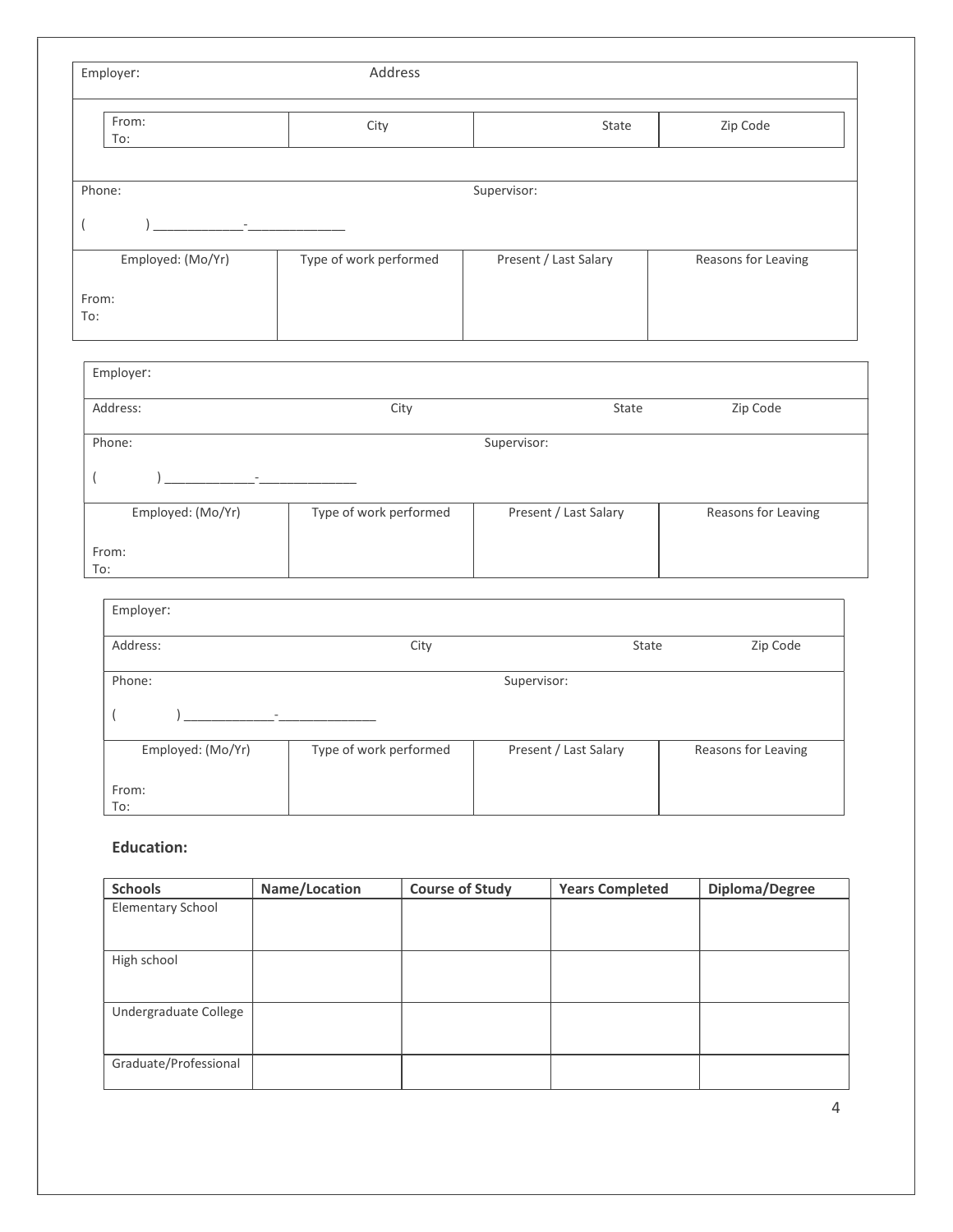| Others (Specify) |  |  |
|------------------|--|--|
|                  |  |  |
|                  |  |  |

Describe any job-related training received in the United States Military, if applicable.

Describe any specialized training, apprenticeship skills and extra-curricular activities that may be useful to the position applied for:

Do you have other skills relevant to the position for which you are applying?

| <b>Professional References:</b> |  |  |
|---------------------------------|--|--|
|                                 |  |  |

| Name                        | Address | Phone Number | Occupation |
|-----------------------------|---------|--------------|------------|
|                             |         |              |            |
| Name                        | Address | Phone Number | Occupation |
|                             |         |              |            |
| Name                        | Address | Phone Number | Occupation |
| <b>Personal References:</b> |         |              |            |
|                             | Address | Phone Number | Occupation |
| Name                        |         |              |            |
|                             |         |              |            |
| Name                        | Address | Phone Number | Occupation |
|                             |         |              |            |
| Name                        | Address | Phone Number | Occupation |
|                             |         |              |            |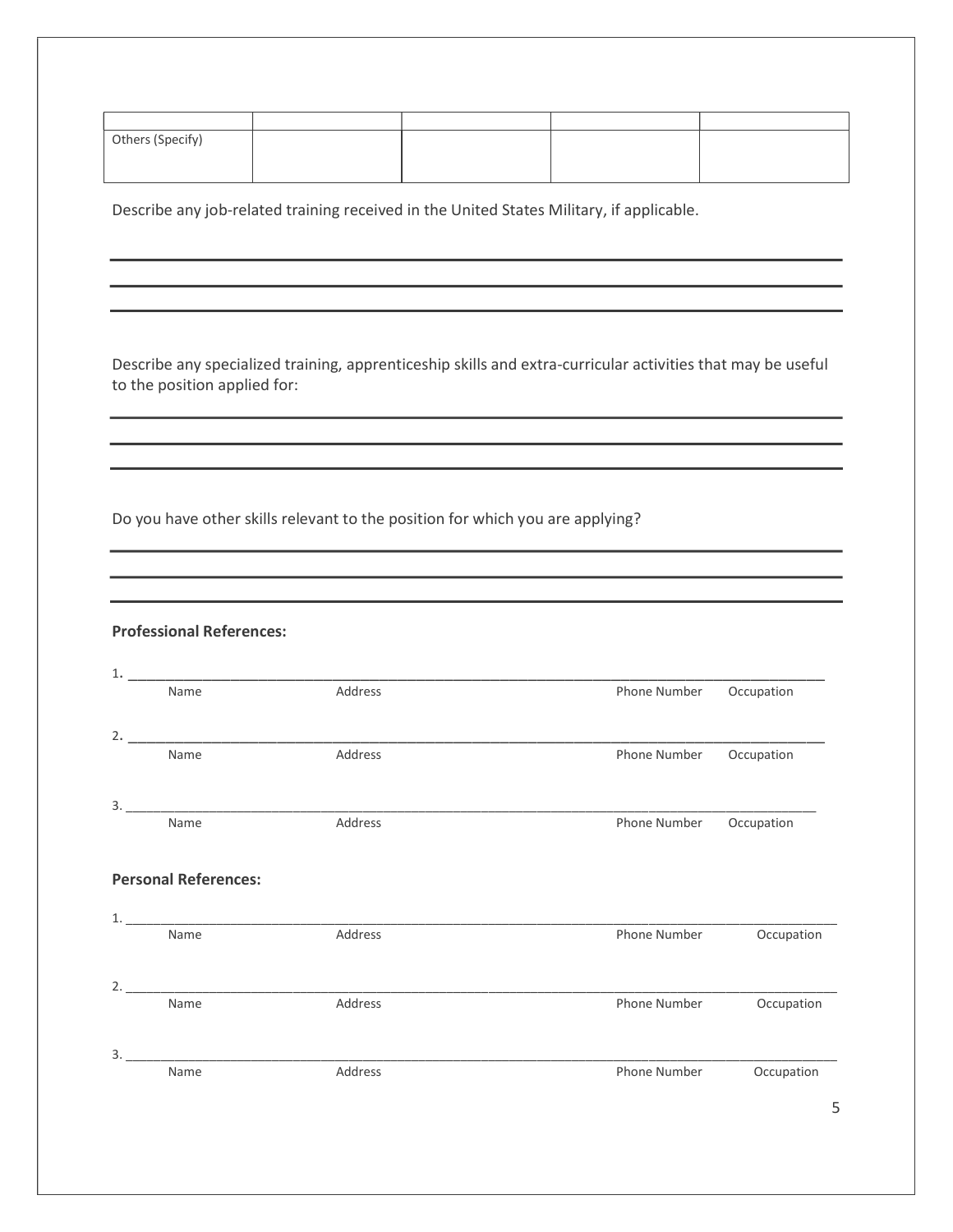## Additional Information / Community Involvement

List professional, trade, business or civic activities and offices held. You may exclude memberships which may reveal gender, race, religion, national origin, age, ancestry, disability or other protected status.

Summarize special job-related and qualifications acquired from employment or other experiences.

## Applicant's Statement

I certify that answers given herein are true and complete to the best of my knowledge. I understand that falsification, omission or misstatement of information may result in refusal to hire, or, if hired, termination of employment.

I hereby give permission to Care4allchildren Services, Inc. to conduct a personal check on my background including but not limited to, information as to my criminal background, character, general reputation, personal characteristics and mode of living, discerned through County, State and Federal records check, employment and education verifications, professional references, personal interviews, work history, business and personal records, and hold harmless the above referenced. This information will be obtained and used to verify information I have provided to Care4allchildren Services, Inc. I understand that any offer of employment is contingent upon the results of the aforementioned background checks.

This application is considered active for 60 days, if the position remains open and an applicant has new information and wishes to re-apply, a new application is required after 60 days of the initial application.

I hereby understand and acknowledge that, unless otherwise defined by applicable law, any employment relationship with Care4allchildren Services, Inc. is of an "at will" nature, which means that, I (the employee) may resign at any time and the company (the employer) may terminate my (the employee) employment at any time with or without cause. It is further understood that this "at will" employment relationship may not be changed by any written document or by conduct unless such change is specifically acknowledged in writing by either the President/C.E.O. or the C.F.O. of the company. I further understand that I am required to abide by all rules and regulations of the employer.

Signature of Applicant Date Contains the Date Date Date Date Date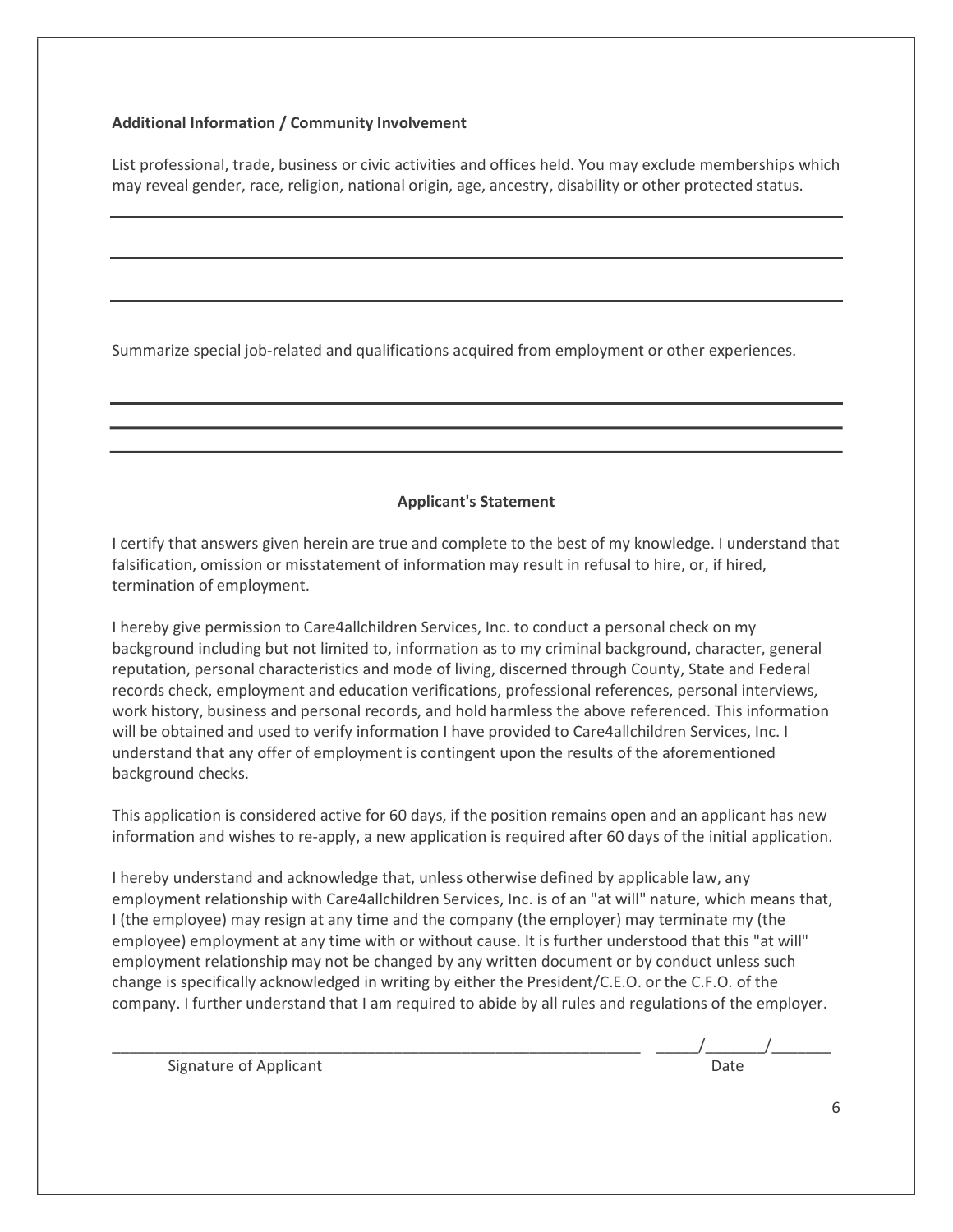

## APPLICANT STATEMENT FOR RELEASE OF INFORMATION

|                               | Care4All Children Services, Inc.                                                                                                                                                                                                                                                                                                                                                                                                                     |                          |                                               |
|-------------------------------|------------------------------------------------------------------------------------------------------------------------------------------------------------------------------------------------------------------------------------------------------------------------------------------------------------------------------------------------------------------------------------------------------------------------------------------------------|--------------------------|-----------------------------------------------|
|                               | APPLICANT STATEMENT FOR RELEASE OF INFORMATION                                                                                                                                                                                                                                                                                                                                                                                                       |                          |                                               |
|                               |                                                                                                                                                                                                                                                                                                                                                                                                                                                      |                          |                                               |
|                               | Previously used names (nicknames, maiden name, etc) _____________________________<br>and the control of the control of the control of the control of the control of the control of the control of the                                                                                                                                                                                                                                                |                          |                                               |
|                               |                                                                                                                                                                                                                                                                                                                                                                                                                                                      |                          |                                               |
|                               | <b>DMRS PERPRETRATOR LIST</b>                                                                                                                                                                                                                                                                                                                                                                                                                        |                          |                                               |
| knowledge and belief I        | certify and affirm that to the best of my                                                                                                                                                                                                                                                                                                                                                                                                            |                          |                                               |
|                               | have<br>had or received a finding of a substantiated case of abuse, neglect, mistreatment, or exploitation against<br>me. In order to verify this affirmation, I further release and authorize Care4all Children Services, Inc.<br>to have full and complete access to any and all current or prior personnel or investigative records as<br>pertains to any substantiated allegations against me, of abuse, neglect, mistreatment, or exploitation. | or have not (circle one) |                                               |
|                               | <b>GEORGIA PAROLEE DATABASE</b><br><b>GEORIGA SEXUAL OFFENDER REGISTRY</b><br><b>NATIONAL SEX OFFENDER REGISTRY</b><br><b>GEORIGA RESIDENTIAL ADDRESS SEARCH</b><br><b>GEORGIA DEPARTMENT OF CORRECTION DATABASE</b>                                                                                                                                                                                                                                 |                          |                                               |
|                               | perform a background search on me through Georgia's Abuse and Neglect Registry; Georgia's Sexual<br>Offender Registry, Georgia's Felony Database, Motor Vehicle Records and Georgia Bureau of<br>Investigation's Criminal History Records using the information provided above.                                                                                                                                                                      |                          | authorize Care4all Children Services, Inc. to |
| <b>Signature of Applicant</b> |                                                                                                                                                                                                                                                                                                                                                                                                                                                      |                          | <b>Date</b>                                   |
| <b>Witness</b>                |                                                                                                                                                                                                                                                                                                                                                                                                                                                      |                          | <b>Date</b>                                   |
| <b>Results Verified by</b>    |                                                                                                                                                                                                                                                                                                                                                                                                                                                      |                          | <b>Date</b>                                   |
|                               |                                                                                                                                                                                                                                                                                                                                                                                                                                                      |                          | 7                                             |
|                               |                                                                                                                                                                                                                                                                                                                                                                                                                                                      |                          |                                               |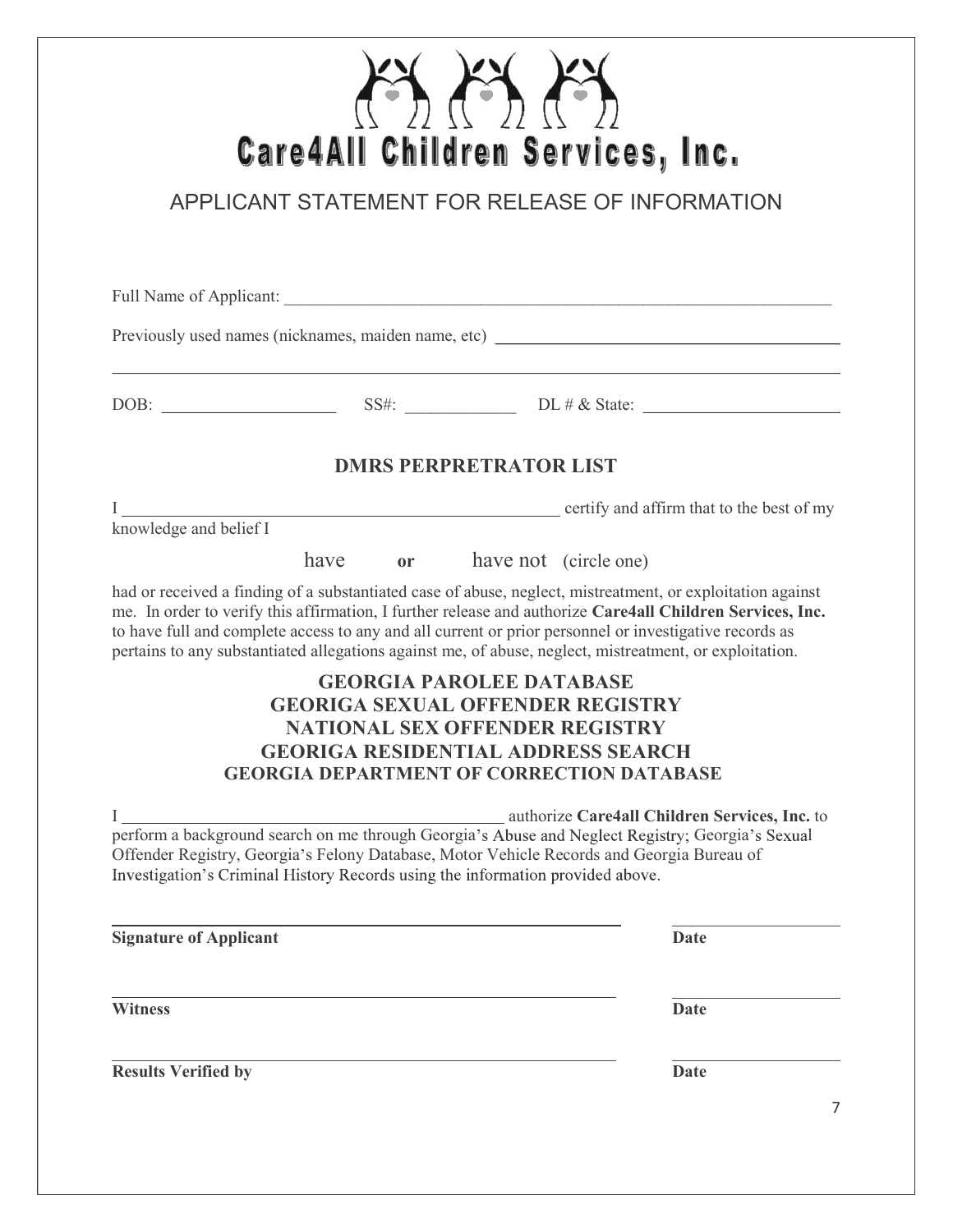## Care4All Children Services, Inc.

**Drug Screen Release**<br>In the attempt to assure that all employees are drug free, we may require that you submit to drug Care4All Children Services, Inc.<br>
In the attempt to assure that all employees are drug free, we may require that you submit to drug<br>
screens in the form of urine analyses. These may be requested at any time during your<br>
em screens in the form of urine analyses. These may be requested at any time during your **Care4All Children Services, Inc.**<br>
In the attempt to assure that all employees are drug free, we may require that you submit to drug<br>
sereems in the form of urine analyses. These may be requested at any time during your<br> Care4All Children Services, Inc.<br>
In the attempt to assure that all employees are drug free, we may require that you submit to drug<br>
sereons in the form of urine analyses. These may be requested at any time during your<br>
em **Care 4AII Children Services, Inc.**<br>
In the attempt to assure that all employees are drug free, we may require that you submit to<br>
screens in the form of urine analyses. These may be requested at any time during your<br>
empl

| Care4All Children Services, Inc.                                                                                                                                                                                                                                                                                                                                                                                                                                                            |                           |
|---------------------------------------------------------------------------------------------------------------------------------------------------------------------------------------------------------------------------------------------------------------------------------------------------------------------------------------------------------------------------------------------------------------------------------------------------------------------------------------------|---------------------------|
| <b>Drug Screen Release</b><br>In the attempt to assure that all employees are drug free, we may require that you submit to drug<br>screens in the form of urine analyses. These may be requested at any time during your<br>employment with Care4all Children Services. The following form must be completed by each<br>Potential Candidate prior to employment, and thereafter UPON REQUEST. Refusing to<br>complete this form will prevent you from moving forward in the hiring process. |                           |
| , do hereby agree to the following rules:                                                                                                                                                                                                                                                                                                                                                                                                                                                   |                           |
| <b>Statement of Rules</b>                                                                                                                                                                                                                                                                                                                                                                                                                                                                   | <b>Initials</b><br>& Date |
| I understand that Care4all Children Services will not permit the abuse of any illegal<br>drugs or chemicals by me throughout my tenure as an employee with the agency.                                                                                                                                                                                                                                                                                                                      |                           |
| I further understand that I may be requested at any time to submit to urine analysis to<br>rule out the use or abuse of illegal drugs and chemicals.                                                                                                                                                                                                                                                                                                                                        |                           |
| I understand that I must complete the urine analysis the day and time requested by<br>the agency.                                                                                                                                                                                                                                                                                                                                                                                           |                           |
| I understand that failing to comply with a requested urine analysis within the stated<br>time period will be viewed as an admission of guilt and may result in denial or<br>termination of my employment by Care4all Children Services.                                                                                                                                                                                                                                                     |                           |
| I understand that a positive test for illegal street drug use will be cause for an<br>internal hearing and will result in termination of my employment                                                                                                                                                                                                                                                                                                                                      |                           |
| I understand that a conviction of drug trafficking or a related offense during my<br>tenure as an employee could result in termination of my employment with Care4All<br>Children Services.                                                                                                                                                                                                                                                                                                 |                           |
| I understand that Care4all Children Services may make, at any time, revisions to<br>these rules and that I will be expected to sign a revised version of this form.                                                                                                                                                                                                                                                                                                                         |                           |
|                                                                                                                                                                                                                                                                                                                                                                                                                                                                                             |                           |
| Signature of Foster Parent or Candidate<br>Date                                                                                                                                                                                                                                                                                                                                                                                                                                             |                           |
| Signature of Care4all Children Services Staff<br>Date                                                                                                                                                                                                                                                                                                                                                                                                                                       |                           |
|                                                                                                                                                                                                                                                                                                                                                                                                                                                                                             | 8                         |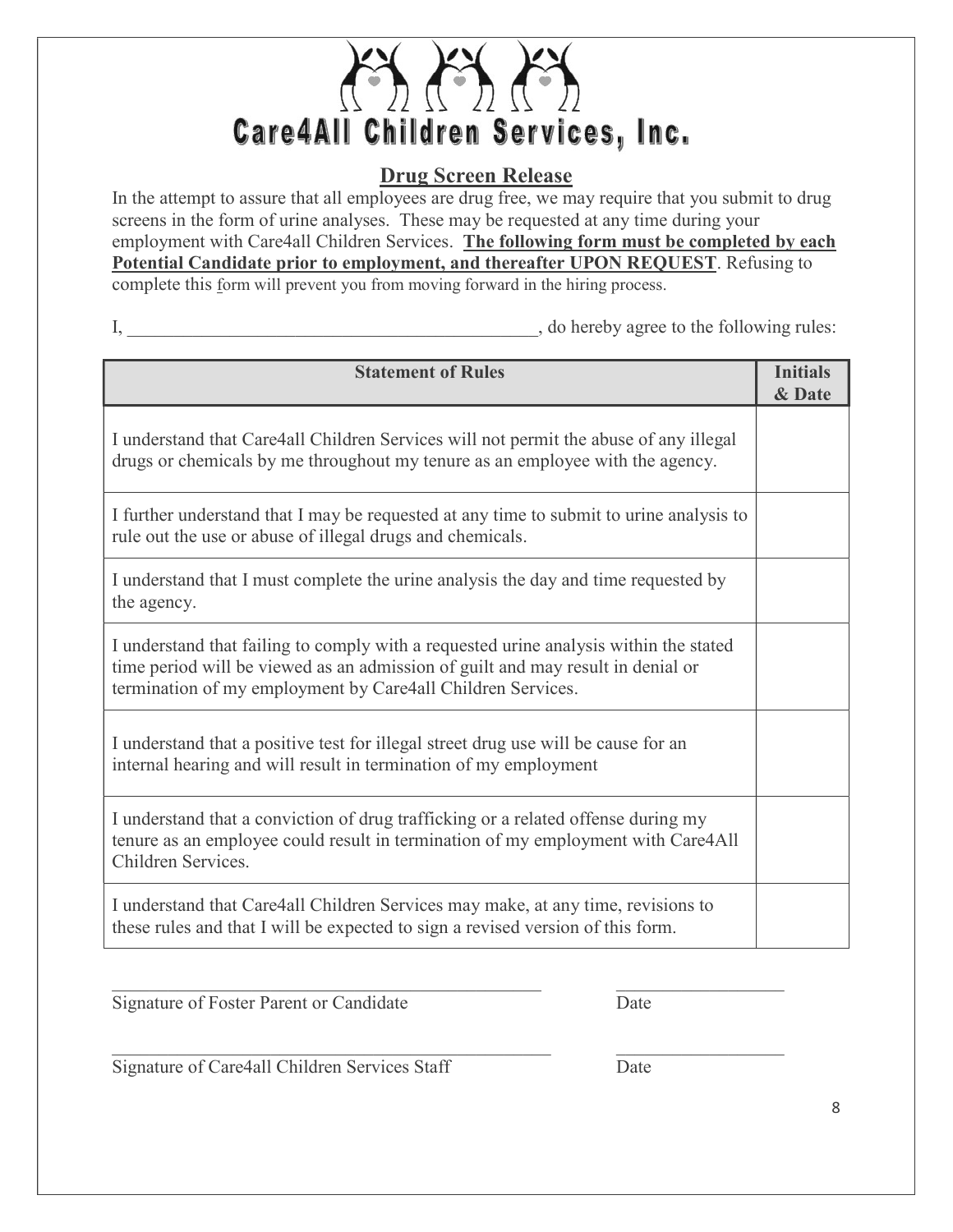# are 4All Children Services, Inc.<br>Consent for Criminal Records History Check<br>Garee 4All Children Services, Inc.<br>ich may be in the files of any local, state, or national criminal justice agency<br>accessed by a non-criminal jus Care4All Children Services, Inc.<br>
Consent for Criminal Records History Check<br>
I hereby authorize Care4All Children Services, Inc.<br>
I hereby authorize Care4All Children Services, Inc. to access any criminal history record<br>

|                                   |        | Care4All Children Services, Inc.                                                                                                                                                                                                                                                |                         |                               |   |
|-----------------------------------|--------|---------------------------------------------------------------------------------------------------------------------------------------------------------------------------------------------------------------------------------------------------------------------------------|-------------------------|-------------------------------|---|
|                                   |        | <b>Consent for Criminal Records History Check</b>                                                                                                                                                                                                                               |                         |                               |   |
|                                   |        | I hereby authorize Care4All Children Services, Inc. to access any criminal history record<br>pertaining to me, which may be in the files of any local, state, or national criminal justice agency<br>that can be lawfully accessed by a non-criminal justice agency in Georgia. |                         |                               |   |
| Signature                         |        |                                                                                                                                                                                                                                                                                 | Date                    |                               |   |
| <b>Email Address</b>              |        |                                                                                                                                                                                                                                                                                 |                         |                               |   |
| Last Name                         |        | <b>First Name</b>                                                                                                                                                                                                                                                               | Middle Name             | Maiden Name                   |   |
| <b>Current Address</b>            |        |                                                                                                                                                                                                                                                                                 |                         |                               |   |
| City                              |        | County                                                                                                                                                                                                                                                                          | $\overline{1}$<br>State | Zip                           |   |
|                                   |        |                                                                                                                                                                                                                                                                                 |                         |                               |   |
| Gender                            | Race   | DOB                                                                                                                                                                                                                                                                             |                         | <b>Social Security Number</b> |   |
| Height                            | Weight |                                                                                                                                                                                                                                                                                 | Eye Color               | Hair Color                    |   |
| Place of Birth (City, State)      |        |                                                                                                                                                                                                                                                                                 |                         |                               |   |
|                                   |        |                                                                                                                                                                                                                                                                                 |                         |                               |   |
| Country of Citizenship            |        |                                                                                                                                                                                                                                                                                 |                         |                               |   |
| Driver's License Number and State |        |                                                                                                                                                                                                                                                                                 |                         |                               | 9 |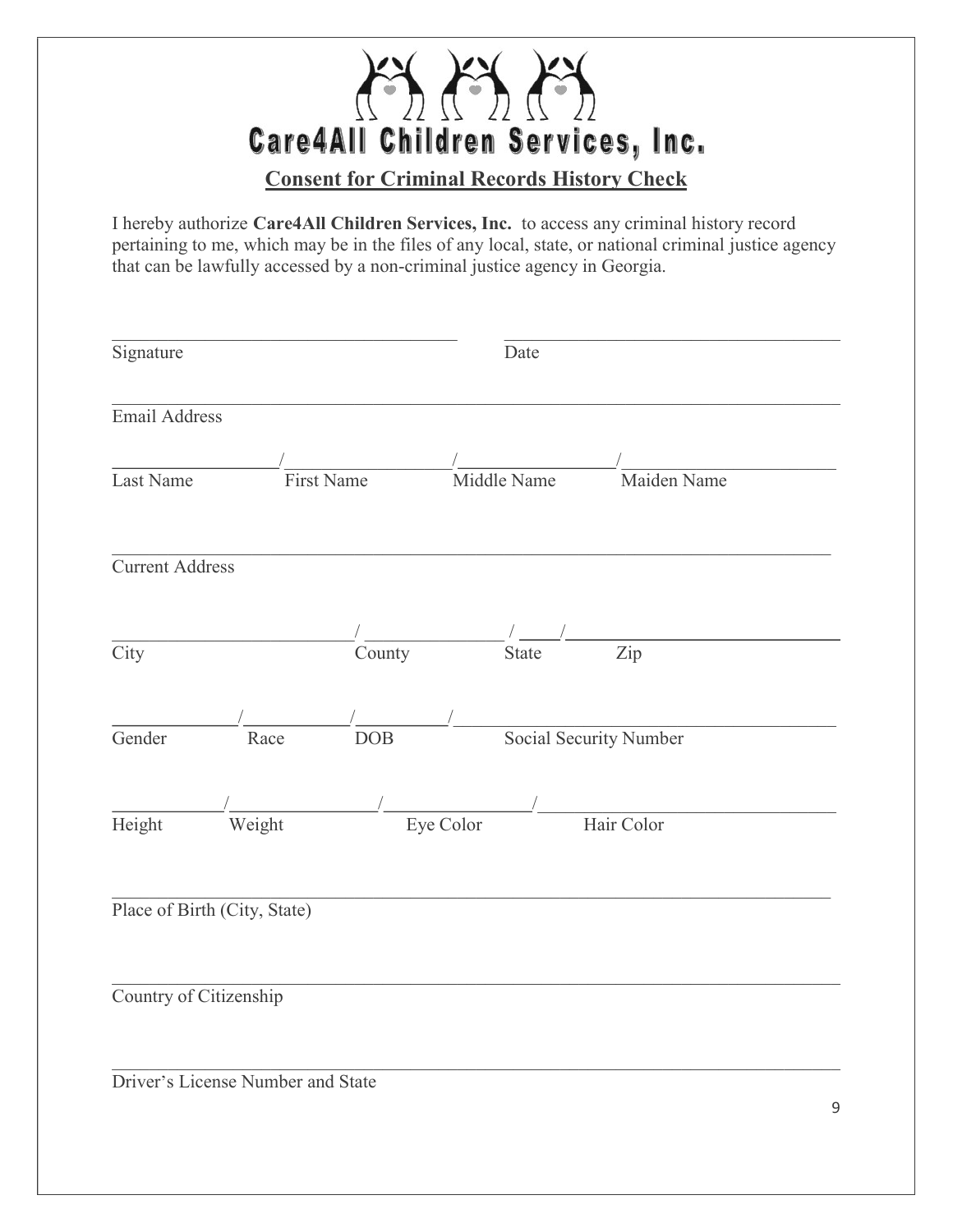## HR Confidentiality Agreement

I understand that the performance of my duties and my employment will bring me in touch with significant amounts of confidential information about clients, their families and other staff members. As part of the conditions of my employment, I agree to protect the confidentiality of all private and sensitive information and to hold medical information in confidence. Specifically: **Care 4AIII Children Services, Inc.**<br> **Examples 1.** IRC.<br> **Examples 1.** IRC.<br> **EXAMPLE SERVICES, INC.**<br>
II understand that the performance of my duties and my employment will bring me in touch with<br>
significant amounts of 2. I will refrain from discussing or commenting upon confidential matters with individuals I understand that the performance of my duties and my employment will bring me in touch with<br>significant amounts of confidential information about clients, their families and other staff<br>members. As part of the conditions

of my routine responsibilities. This includes documents, hard copies or electronic data, at home, in a vehicle, at work or any other location. Any hear-say information equally falls under this category of discretion. Example that the confidentiality of all documents and materials that I handle in the course<br>of my routine responsibilities. This includes documents, hard copies or clectronic data, at home,<br>in a vehicle, at work or any oth 1. I will protect the confidentiality of all documents and materials that I handle in the course of my routine responsibilites. This includes documents, hard copies or electronic data, at home, or my other location. Any he

who do not have a clear need to know such information.

**Care 4AIII Children Services, Inc.**<br> **Care 4AIII Children Services, Inc.**<br> **ERCONGIGENT CONSTANTS (SERVICES) EXECUTES:**<br> **ERCONGIGENTER INCONGIGENT CONSTANTS (SERVICES)**<br> **ERCONGIGENT IN THE CONSTANTS (SERVICES)**<br> **EXECU** and applications serve as "keys" to access confidential information. I understand that to share my password and user ID with anyone represents a functional release/disclosure of confidential information and is a violation of this agreement. 6. In indicate the provision and the provision of the provision of the provision of the provision of this category of discretion.<br>
2. I will refrain from discussing or commenting upon confidential matters with individuals 1.<br>
I understand that my user ID and password for all of the company's computer systems<br>
and applications serve as "keys" to access confidential information. I understand that to share<br>
my password and user ID with anyone

identifying client information should be included in email. First name with last initial may be used.

confidentiality of information may result in punitive action, including civil penalties and/or disciplinary action, including and up to termination of employment, for unauthorized release/disclosures of confidential client information and medical information. 4. I understand that email does not represent a secure form of communication and no<br>
identifying client information should be included in email. First name with last initial may be<br>
used.<br>
5. I understand that unless I am

do not understand. I will abide by this agreement. I understand that the original signed copy of this agreement becomes a part of my personnel file.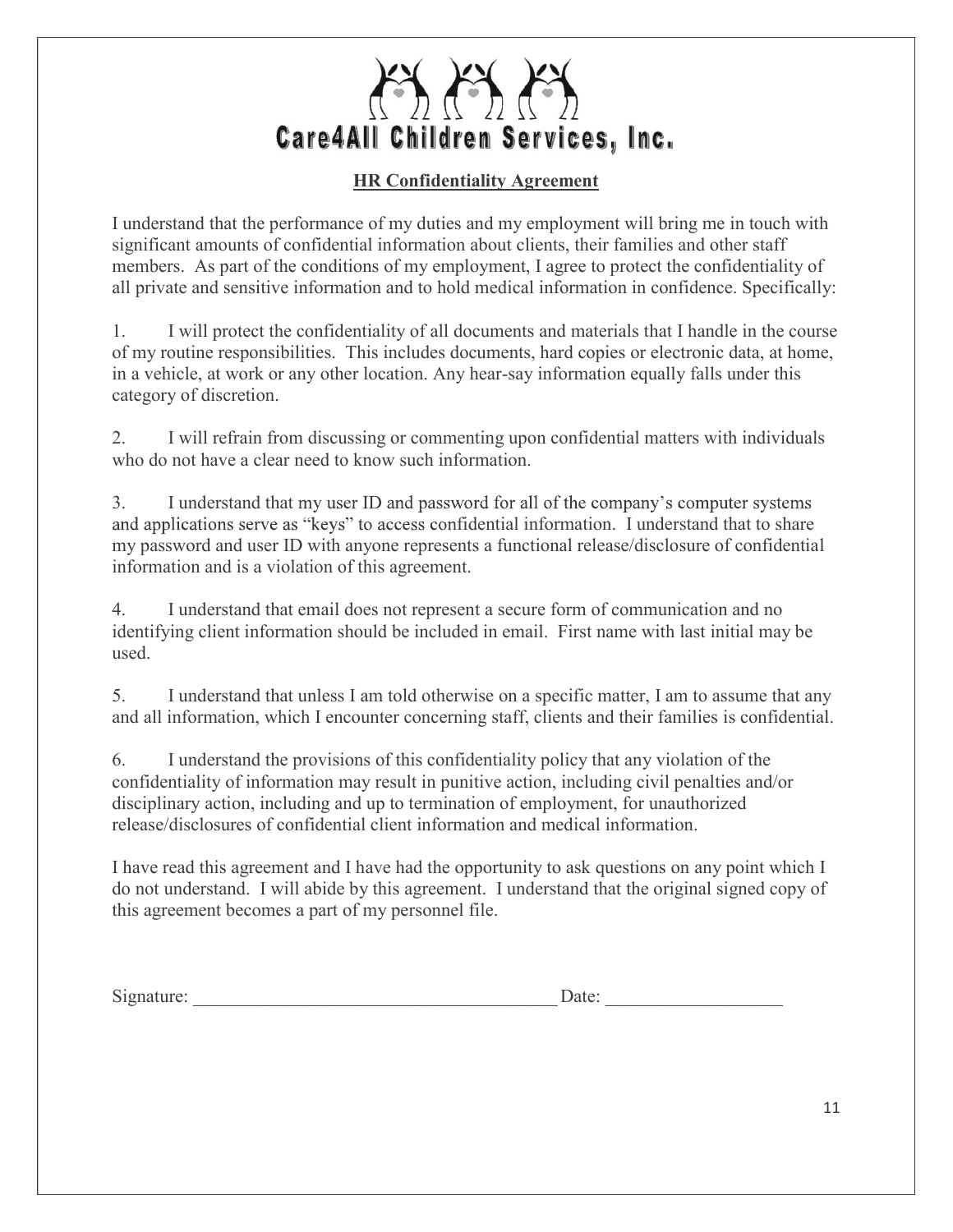# Care4All Children Services, Inc.<br>
Non-Solicitation and Non-Competition Agreement<br>
This agreement is entered into by<br>
mitialing the conditions below, I and Care4All Children Services<br>
By initialing the conditions below, I

## Non-Solicitation and Non-Competition Agreement

prior to and as a reflection to Care4All Children Services at-will employment of Employee.

**Care 4All Children Services, Inc.**<br>
Non-Solicitation and Non-Connetition Agreement<br>
This agreement is entered into by<br>
prior to and as a reflection to Care4All Children Services at-will employment of Employee.<br>
By initia compliant with continuing conditions regarding employment and for respected and moral considerations, including contracts, restrictions and agreements.

## I Assent:

**Care 4AII Children Services, Inc.**<br>
This agreement is entered into by<br>
This agreement is entered into by<br>
The momental Children Services at-will employment of Employee.<br>
By initializy the conditions below, I can be caref **Care 4All Children Services, Inc.**<br>
Non-Solicitation and Non-Competition Agreement<br>
This agreement is entered into by and Care4All Children Services<br>
prior to and as a reflection to Care4All Children Services at-will emp **Care 4All Children Services, Inc.**<br> **Care 4All Children Services, Inc.**<br>
Non-Solicitation and Non-Competition Agreement<br>
This agreement is entered into by and Care4All Children Services<br>
prior to and as a reflection to C **Care4All Children Services, Inc.**<br> **Care4All Children Services, Inc.**<br>
Non-Solicitation and Non-Competition Agreement<br>
This agreement is entered into by and Care4All Children Services at-will employment of Employee.<br>
By i **Care 4All Children Services, Inc.**<br> **Care 4All Children Services, Inc.**<br>
Non-Solicitation and Non-Competition Agreement<br>
This agreement is entered into by and Care4All Children Services<br>
prior to and as a reflection to C more this and Care4All Children Services<br>prior to and as a reflection to Care4All Children Services at-will employment of Employee.<br>By initialing the conditions below, I<br>compliant with continuing conditions regarding emplo rior to and as a reflection to Care4All Children Services at-will employment of Employee.<br>By initialing the conditions below, I and the competitive formulations of the compliant with continuing conditions regarding employm Final or and a reference of the condition of the condition of the compliant with conditions (compliant with continuing contracts, restrictions and agreements.<br>
The compliant with continuing contracts, restrictions and agre

To abstain from sharing any passwords, user ID's or any other tools that will enable access to employers' confidential information through its computer, data systems or files.

investor, principal, agent, consultant, trustee, independent contractor of, or in any other capacity affiliated with, a competing organization anywhere within the state of Georgia. or the members is the refinite from discussing or sharing Confidential information with any person or<br>entity, unless unambiguously authorized by Care4All Childens Services or a client's legal<br>guard or if sharing of this in Lemannia or a time during or after employees to leave the services will lemal the comployers' confidential information through its computer, data systems or files.<br>At no time during amy passwords, user ID's or any other to To abstain from sharing any passwords, user ID's or any other tools that will enable access<br>to employers' confidential information through its computer, data systems or files.<br>At no time during employment with Care4All Chi

To abstain, in emails and other written communications, from identifying clients by their full names and, unless otherwise required by law, to identify clients by First initial and Last name only.

The employee understands and is familiar with the provisions of HIPAA and agrees to information.

activity with any current or former member, employee, partner, shareholder or activity that competes with the agency. spectrum, et al. minder of services to carefort, employee particles in any other capacity investor, principal, agent, consultant, trustee, independent contractor of, or in any other capacit affiliated with, a competing org

\_\_\_\_\_At no time during employment with Care4All Children Services will I directly or indirectly divert, solicit or attempt to solicit any person or entity who is or was a client of the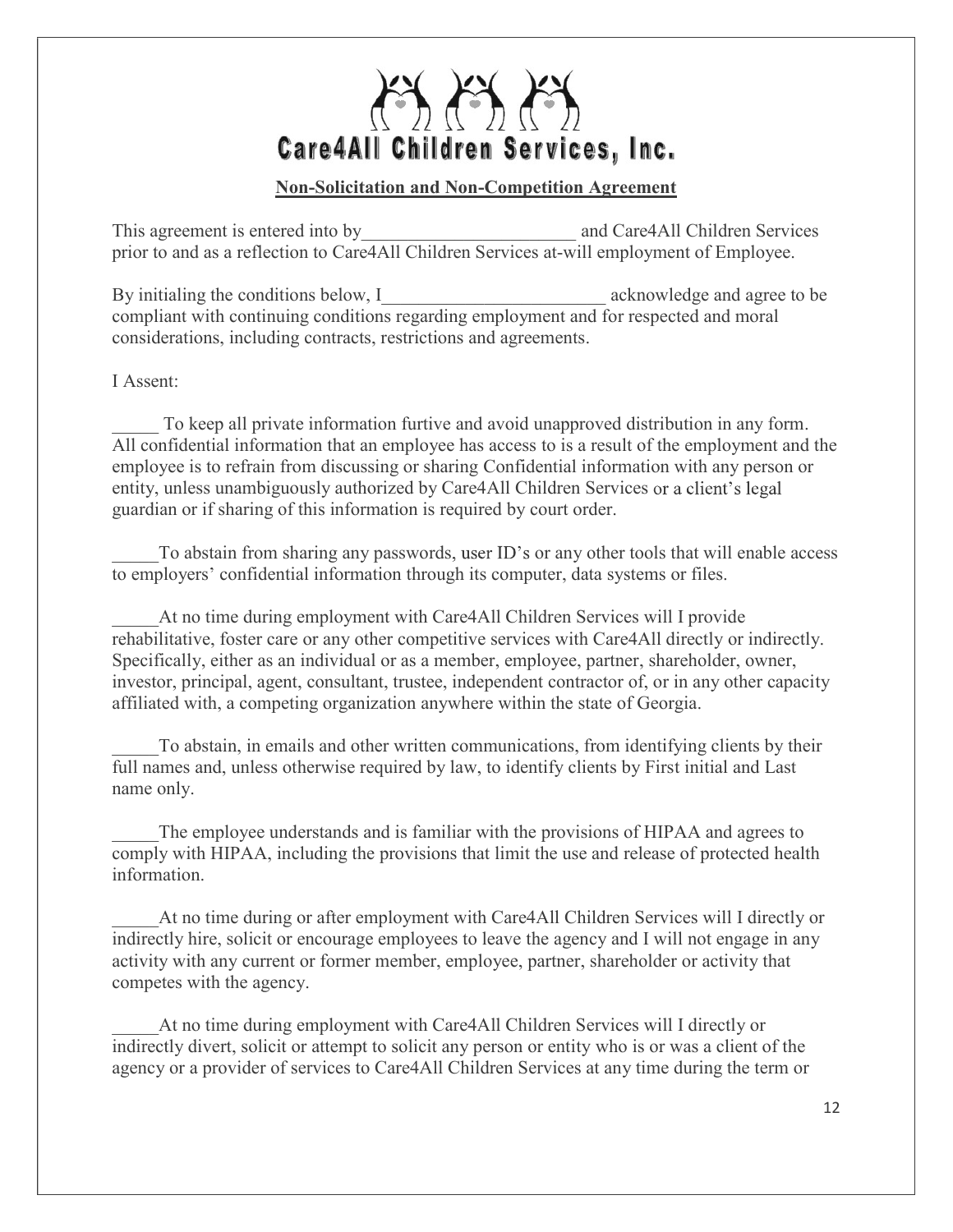providing services to the agency.

within a one year period preceding the effective date of leaving the agency or to discontinue<br>providing services to the agency.<br>Employee acknowledges and agrees that because it may be challenging to accurately measure<br>dama within a one year period preceding the effective date of leaving the agency or to discontinue<br>providing services to the agency.<br>Employee acknowledges and agrees that because it may be challenging to accurately measure<br>dama damages sustained by employer due to a breach by employee of the agreements and restrictions within a one year period preceding the effective date of leaving the agency or to discontinue<br>providing services to the agency.<br>Employee acknowledges and agrees that because it may be challenging to accurately measure<br>dama within a one year period preceding the effective date of leaving the agency or to discontinue providing services to the agency.<br>Employee acknowledges and agrees that because it may be challenging to accurately measure dama within a one year period preceding the effective date of leaving the agency or to discontinue<br>providing services to the agency.<br>Employee acknowledges and agrees that because it may be challenging to accurately measure<br>dama within a one year period preceding the effective date of leaving the agency or to discontinue<br>providing services to the agency.<br>Employce acknowledges and agrees that because it may be challenging to accurately measure<br>dama may have received or become entitled to receive through activity constituting the actual, attempted, or threatened breach of this agreement. In addition to all legally available remedies, within a one year period preceding the effective date of leaving the agency or to discontinue<br>providing scrvices to the agency.<br>Employee acknowledges and agrees that because it may be challenging to accurately measure<br>dama providing services to the agency.<br>
Employee acknowledges and agrees that because it may be challenging to accurately measure<br>
Employee acknowledges and agrees that because it may be challenging to accurately measure<br>
damag by employee contrary to the terms of this agreement. To that end, that employee further acknowledges and agrees that in any such action for injunctive relief, any requirement that within a one year period preceding the effective date of leaving the agency or to discontinue<br>providing services to the agency.<br>Employee acknowledges and agrees that because it may be challenging to accurately measure<br>dama introduction of this agreement into evidence. Employee further understands that any breach of this agreement which also violates any applicable state or federal law could result in official punitive action against employee by a government or administrative entity.

That in the event any provision in this agreement shall be determined to be invalid or unenforceable for any reason, such invalidity or unenforceability shall not affect the validity and enforceability of the remaining valid and enforceable provisions, which shall be construed as if such invalid or unenforceable paragraph(s) had not been inserted. If a court of competent jurisdiction finds any provision to be so overbroad as to be unenforceable, it is the parties' intention that the provisions be reduced in scope by the court but only to the extent necessary to render the provisions enforceable, it being the parties' intention that the employer be given the broadest possible protection against competition by the employee. Framework that the provision and the mathematic content and the content of the contributed of the remaining valid and enforceability shall not affect the validity and enforceable for any reason, such invalidity or unenforc

I have read this Agreement and I have had the opportunity to ask questions about it and to have this agreement reviewed by independent legal counsel of my choosing. I further understand that the original signed copy of this Agreement will become an official part of Care4All Children Services personnel file related to the employment.